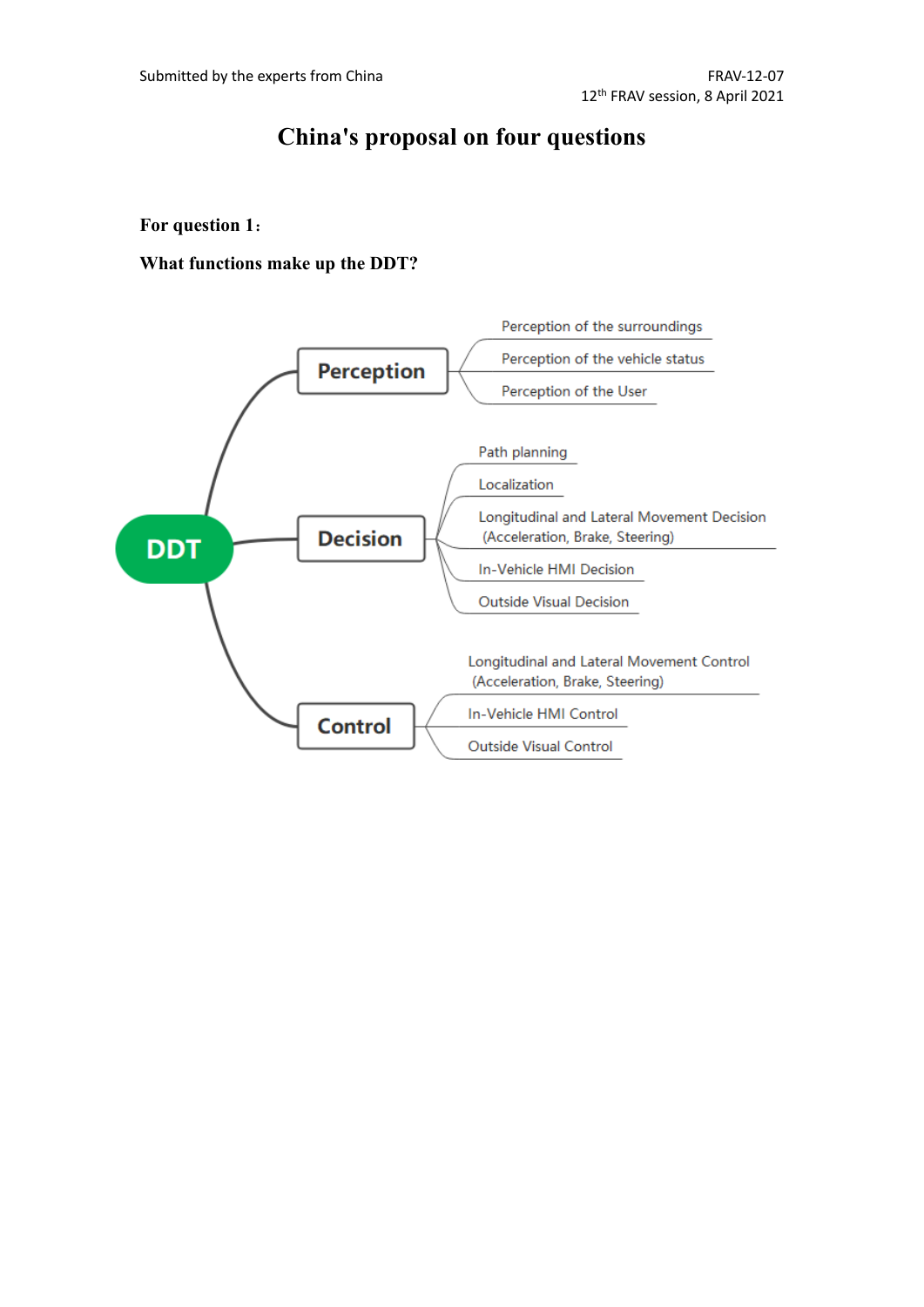## **For question 2**:

# **What "user definitions" do we need to support user-interaction/HMI requirements?**

|                         | Character            | <b>Description</b>                                                                                                                                 |
|-------------------------|----------------------|----------------------------------------------------------------------------------------------------------------------------------------------------|
| $\mathbf{1}$            | <b>User</b>          | General term for human roles associated with driving automation.                                                                                   |
|                         |                      | Note: The role of the user can be transformed under certain conditions.                                                                            |
| $\boldsymbol{2}$        | <b>Driver</b>        | For a specific vehicle, users who perform part or all of the dynamic driving                                                                       |
|                         |                      | tasks and/or take over in real time.                                                                                                               |
| 3                       | Conventional         | A driver sitting in a driver's seat who controls the vehicle by manually                                                                           |
|                         | driver               | operating the vehicle's brake, acceleration, steering and shift controls.                                                                          |
| $\overline{\mathbf{4}}$ | <b>Remote driver</b> | The vehicle can be operated in real time without the driver in the driving                                                                         |
|                         |                      | seat, remote driver can manually and directly operate the vehicle brake,<br>acceleration, steering and shift control devices.                      |
|                         |                      | Note: The remote driver may be a user within the vehicle, within the field                                                                         |
|                         |                      | of vision or outside the field of vision of the vehicle.                                                                                           |
| 5                       | Passenger            | In the vehicle, but the user does not undertake any dynamic driving tasks                                                                          |
|                         |                      |                                                                                                                                                    |
| 6                       | <b>DDT</b> fallback- | When the level 3 driving automation system works, the user can identify the                                                                        |
|                         | ready user           | take-over request issued by the driving automation system and the obvious<br>vehicle failure related to the dynamic driving task, and performs the |
|                         |                      | dynamic driving task take-over.                                                                                                                    |
|                         |                      | Note 1: The term applies to level 3 driving automation functions. Level 4                                                                          |
|                         |                      | and level 5 do not have this role. DDT fallback-ready user can be inside or                                                                        |
|                         |                      | outside the vehicle.                                                                                                                               |
|                         |                      | Note 2: DDT fallback-ready user become drivers when performing part or                                                                             |
|                         |                      | all of the dynamic driving tasks.                                                                                                                  |
| 7                       | <b>Dispatcher</b>    | Under the condition of no driver operation, the dispatcher realizes the                                                                            |
|                         |                      | vehicle scheduling service by activating the driving automation system, but                                                                        |
|                         |                      | does not perform the dynamic driving task.                                                                                                         |
|                         |                      | Note: It can be scheduled only when the vehicles equipped with level 4 and                                                                         |
|                         |                      | level 5 driving automation and ODD cover the entire journey. If the route is                                                                       |
|                         |                      | not planned by the driving automation system, the dispatcher needs to<br>specify the destination.                                                  |
|                         |                      |                                                                                                                                                    |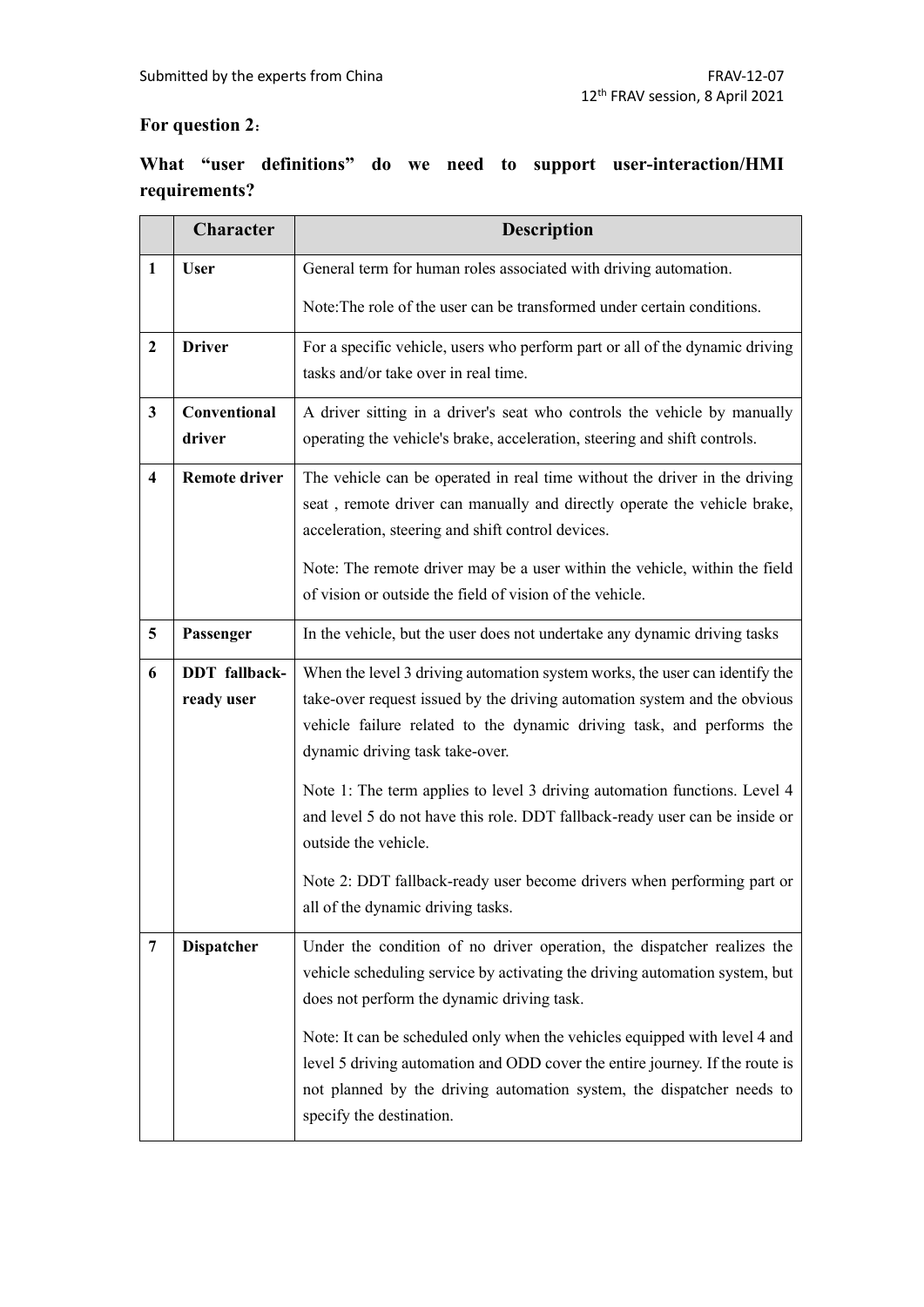#### **For question 3**:

## **With what categories of "other road users" would an ADS interact?**